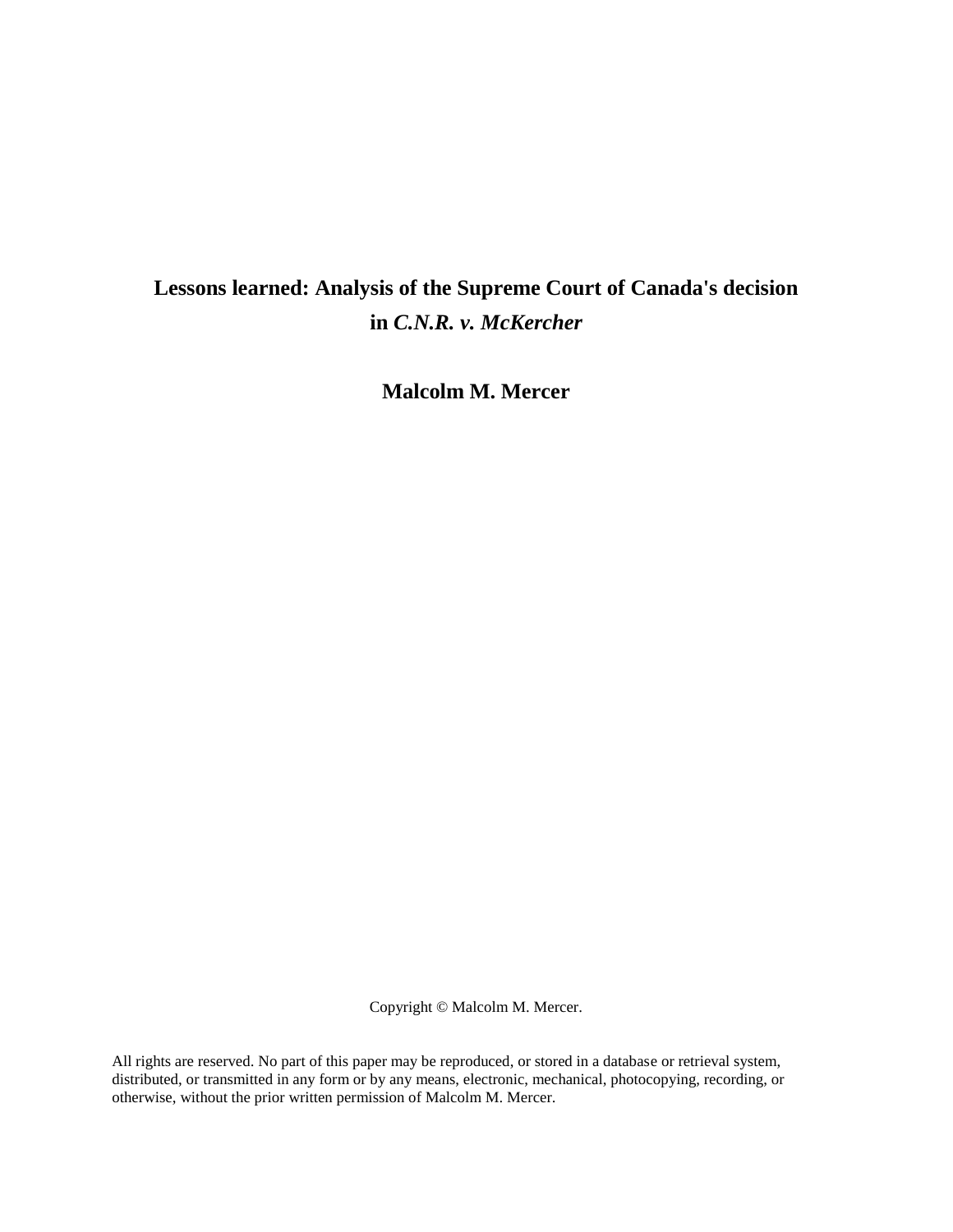# **Lessons learned: Analysis of the Supreme Court of Canada's decision in** *C.N.R. v. McKercher<sup>1</sup>*

In July 2013, the Supreme Court of Canada released its decision in *Canadian National Railway Co. v. McKercher LLP*, 2013 SCC 39 ("*McKercher*"). This unanimous decision is significant to a number of issues of importance to Canadian lawyers.

The most obvious significance of *McKercher* is the reaffirmation and clarification of the brightline rule established in *R. v. Neil*, [2002] 3 SCR 631. ("*Neil*") Less obvious, but of no less significance for lawyers assessing conflicts, is the formulation of the test for disqualification where the bright line has been crossed. *McKercher* is also of interest on three further issues namely duties of commitment and candour in relations to conflicts, the respective roles of the courts and the law societies and the nature of the jurisdiction exercised by courts in dealing with conflicts.

In order to fully appreciate *McKercher*, this paper will first consider what was at issue in the *McKercher* case, then review past conflicts jurisprudence in the Supreme Court of Canada, and finally return to *McKercher* to consider the reasons of the Supreme Court of Canada.

#### *The McKercher Issues*

 $\overline{\phantom{a}}$ 

The essential facts of *McKercher* are mostly straightforward. The McKercher firm acted for the Canadian National Railway Co. ("CN") in four matters namely (i) defending a personal injury claim, (ii) acting for CN as a creditor in a CCAA proceeding, (iii) acting for CN in a real estate transaction and (iv) acting as CN's agent for service. While CN alleged that McKercher was CN's "go to" firm in Saskatchewan, this was disputed by McKercher. Whatever the proper characterization, CN used a number of other firms in Saskatchewan and the amount of work actually done by McKercher was not particularly significant.

The McKercher firm took on a class action for Gordon Wallace ("Wallace") against CN as plaintiff's counsel. The class action alleged over one billion dollars in damages and alleged

<sup>&</sup>lt;sup>1</sup> Malcolm M. Mercer, McCarthy Tétrault LPP, Partner and General Counsel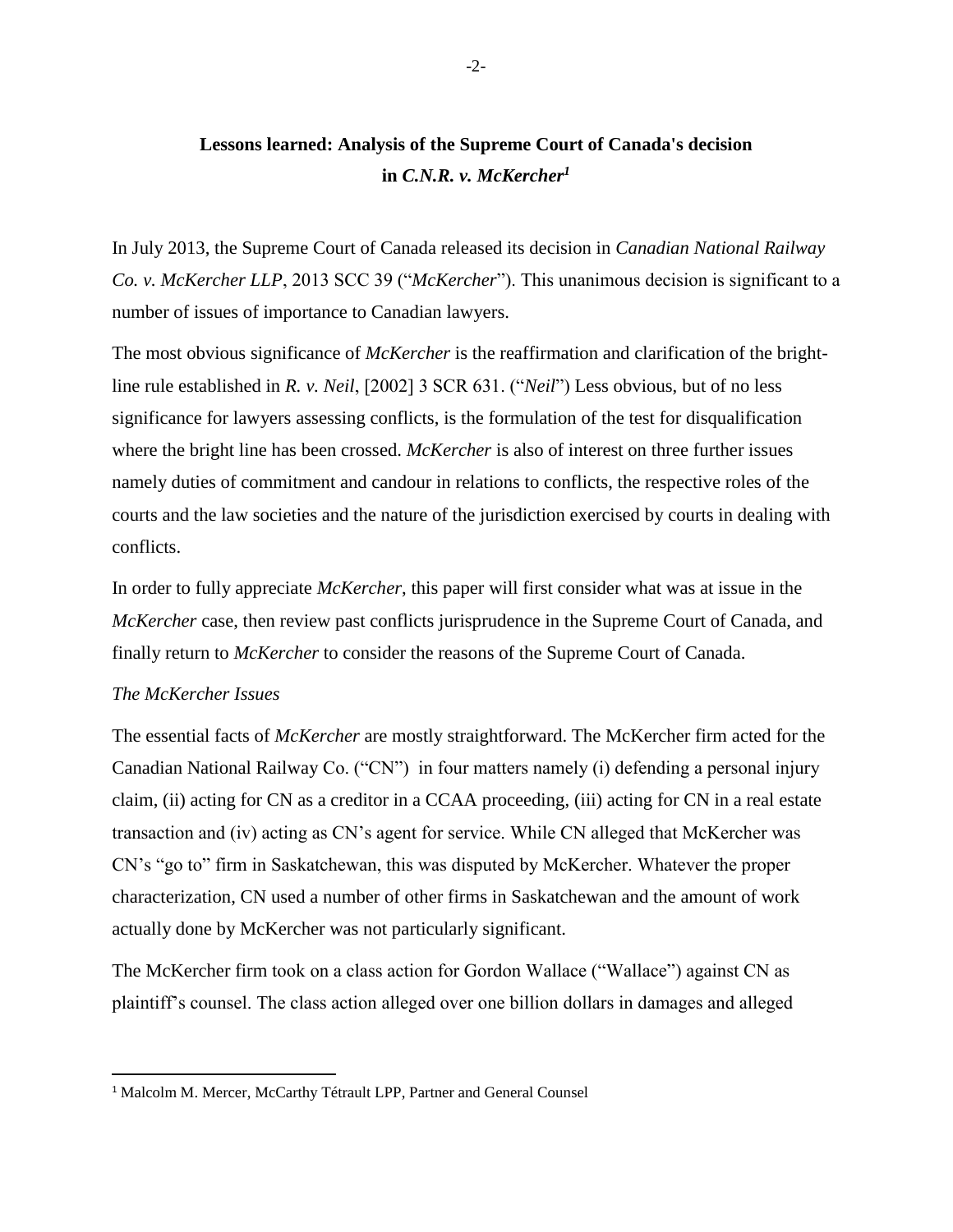impropriety on the part of CN. The McKercher firm terminated some of its retainers for CN and did not disclose that it commenced acting for Mr. Wallace against CN.

The McKercher firm was clearly acting against a current client without consent. There was no doubt that the class action was "directly adverse to the immediate interests" of CN which is the "bright line" test from *Neil*. However, the McKercher firm argued that CN was a sophisticated litigant whose consent should be implied pursuant to *Neil*. McKercher also argued that the bright line rule did not prohibit retainers which did not put client representation at risk and that there was no reason to see any real risk of material impairment of the existing CN retainers arising from the class action.

The Court of Appeal for Saskatchewan found that McKercher had not breached the "bright line" rule but also found that McKercher had breached its duty of commitment by terminating some of the existing CN retainers and its duty of candour by failing to advise CN that it had accepted the retainer by Mr. Wallace to sue CN.

#### *Protecting confidential information and the administration of justice*

While the *McKercher* case is a "current client" conflict case, the relevant Supreme Court of Canada jurisprudence starts with *MacDonald Estate v. Martin*, [1990] 3 SCR 1235 ("*MacDonald Estate*"). *MacDonald Estate* was a "transferring lawyer" case in which a lawyer acting for one party in litigation joined the firm acting for the opposing party. While not strictly speaking a "former client" case, *MacDonald Estate* has been applied in "former client" cases as well as in "transferring lawyer" cases. This is because the principal issue in both types of cases is protection of confidential information.

In *MacDonald Estate*, Justice Sopinka for the majority concluded that lawyers should be disqualified in litigation where there is a risk of misuse of the confidential information of the opposing party. The "probability of mischief" standard was rejected as setting too low a standard. Justice Sopinka established a rebuttable presumption for determining possession of relevant confidential information. If the lawyer was acting opposite to a former client in a matter which substantially related to a matter in which the lawyer acted for the current client then it is presumed that confidential information from the old matter is relevant to new matter. However, this presumption can be rebutted. The lawyer may show that, despite the substantial relationship,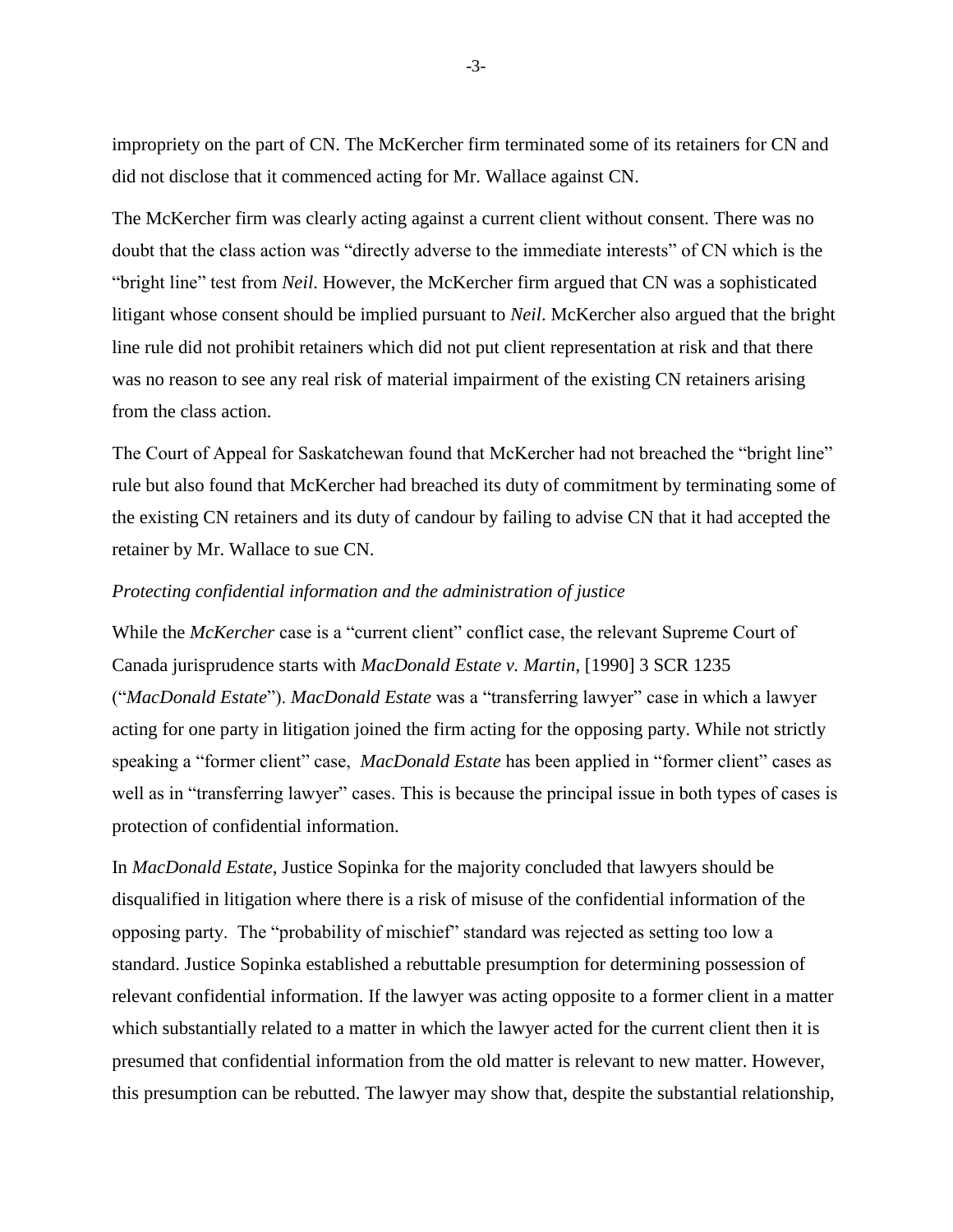the lawyer is possessed of no relevant confidential information. This is a difficult presumption to overcome because the lawyer is not permitted to disclose any confidential information in seeking to demonstrate that the lawyer has no relevant confidential information.

This has become known as the "related matter" test. At issue is protection of confidential information. And since the confidential information of both current and former clients must be protected, the "related matter" test applies to both. This is why the controversy about current client conflicts is about "unrelated matters" where confidential information is, presumably, not in issue.

Where a lawyer is possessed of relevant confidential information and acts for an adverse party, there is obviously no way to determine whether the confidential information is used or not. The lawyer may not even realize that misuse is occurring. Clearly, promises by a lawyer that he or she will not use confidential information known by the lawyer are no answer. Disqualification is required.

The more difficult question is how to deal with other lawyers in the same firm. Justice Sopinka observed that lawyers talk about their cases within their firms and that this creates sufficient risk of misuse of confidential information that the firm should be disqualified. However, Justice Sopinka went on to suggest that the courts should not disqualify on this basis if the law societies establish confidentiality screening standards and approve the use of confidentiality screens.

In *MacDonald Estate*, the Court was not dealing with a former client of the lawyers of the firm other than the transferring lawyer. Unlike the typical "former client" case, the client of the transferring lawyer was never a client of the firm. The firm owed no contractual or fiduciary duties to adverse party in litigation with the client to whom an undivided duty of loyalty was owed. For this reason, it is no surprise that Justice Sopinka exercised the jurisdiction of the Court over the administration of justice as the basis to disqualify counsel. Justice Sopinka was careful to limit the ambit of the majority ruling to litigation. As he wrote:

The court's role is merely supervisory, and its jurisdiction extends to this aspect of ethics only in connection with legal proceedings. The governing bodies, however, are concerned with the application of conflict of interest standards not only in respect of litigation but in other fields which constitute the greater part of the practice of law. It would be wrong, therefore, to shut out the governing body of a self-regulating profession

-4-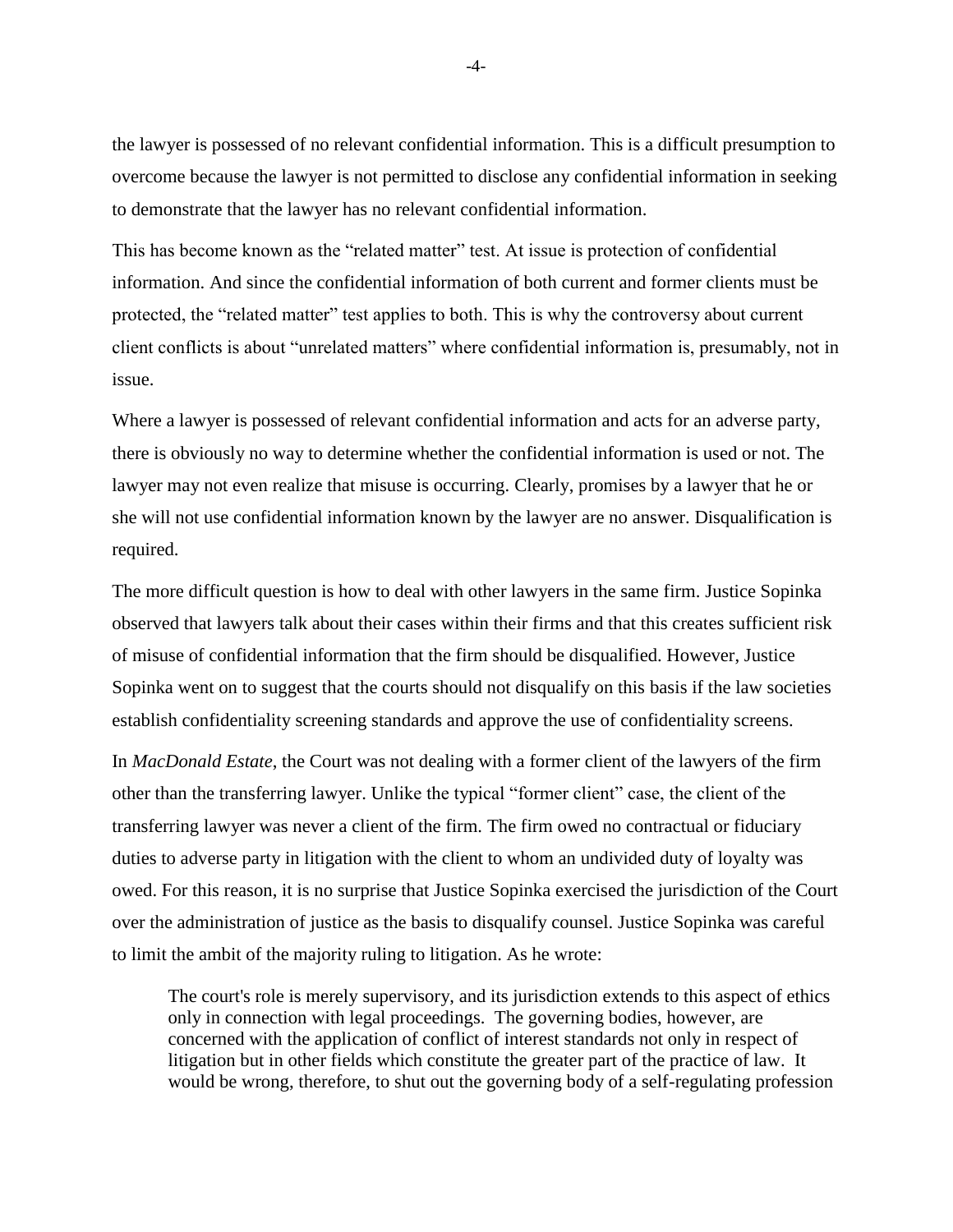from the whole of the practice by the imposition of an inflexible and immutable standard in the exercise of a supervisory jurisdiction over part of it.

By both highlighting the role of the law societies to develop rules regarding confidentiality screens and by noting the limited role of the courts with respect to conflicts, Justice Sopinka emphasized the complementary roles of the courts and the law societies.

In *Celanese Canada Inc. v. Murray Demolition Corp.*, [2006] 2 S.C.R. 189 ("*Celanese*"), the Supreme Court of Canada again addressed protection of confidential information in litigation but in rather different circumstances. Rather than information from a prior retainer for a client or information known by a transferring lawyer, *Celanese* dealt with information learned by lawyers as a result of the execution of an *Anton Piller* order. Unfortunately, the lawyers took privileged information that they were not entitled to access pursuant the order. As Justice Binnie put it "The disclosure of solicitor-client confidences came about not by egregious misconduct, but through a combination of carelessness, overzealousness, a lack of appreciation of the potential dangers of an Anton Piller order and a failure to focus on its limited purpose, namely the preservation of relevant evidence".

Justice Binnie concluded that the governing authority was *MacDonald Estate* and disqualified the lawyers from continuing to act. He emphasized that disqualification was not intended as a punitive order but rather was intended to protect privileged information.

Clearly, *Celanese* was an exercise of the jurisdiction over the administration of justice. The party whose confidential information was at risk was not the client of the disqualified law firm. The disqualified law firm owed no contractual or fiduciary duty to the adverse party.<sup>2</sup>

 $\overline{\phantom{a}}$ 

<sup>2</sup> For the application of the same principles to a "transferring expert" case, see *Stewart v. Humber River Regional Hospital* (2009), 95 OR (3d) 161 (CA). As Goudge JA said:

<sup>[23]</sup> The starting point is that the courts have an inherent supervisory jurisdiction that extends to the removal of solicitors from the record where their conduct of legal proceedings would adversely affect the administration of justice (*MacDonald Estate*, at p. 1245 S.C.R.).

<sup>[24]</sup> Where solicitor-client information comes into the possession of the opposing party, this creates a serious risk to the integrity of the administration of justice. …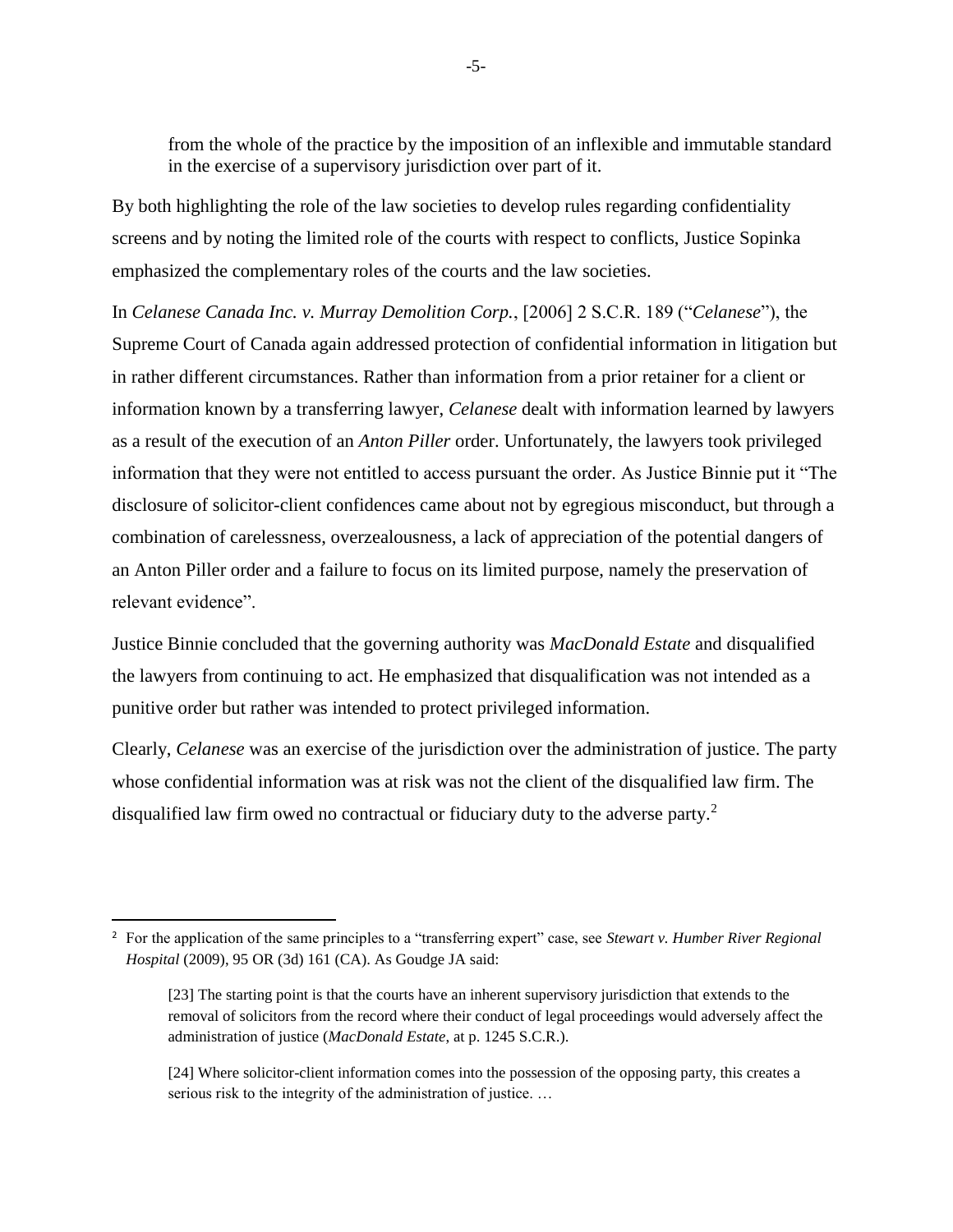### *Protecting the representation of current clients*

In *R. v. Neil* [2002] 3 S.C.R. 631 ("*Neil*"), the Supreme Court turned to "current client" conflicts. The *Neil* case was a criminal law case in which an accused sought a stay of proceedings based on an allegation of conflict of interest on the part of his lawyer. Being a criminal law matter, the lawyer was not a party to the appeal. The "bright line" rule, which did not yet exist in Canada, was not raised in the courts below nor was it part of the submissions to the Court.

At the risk of oversimplification, there were two separate bases for the allegation of conflict in *Neil*. The first was that the firm that acted for Mr. Neil also acted for a co-accused. A "cutthroat" defence was available to the co-accused in which the co-accused would be characterized as Mr. Neil's innocent dupe. The second was that the same firm acted in matrimonial proceedings in which forgeries by Mr. Neil were demonstrated. This evidence was turned over by a lawyer in the firm to a police officer involved in the criminal proceedings against Mr. Neil. It was alleged that the purpose for so doing was to impeach Mr. Neil's credibility for the benefit of the co-accused.

Justice Binnie, writing for the Court, analyzed the conflicts question as a matter of fiduciary law and particularly the fiduciary obligation to avoid conflicting interests. In so doing, Justice Binnie applied what has come to be known as the "substantial risk principle". While a slightly different formulation, the "substantial risk principle" is the traditional fiduciary principle dealing with conflicts of interest with duty and conflicts of duty with duty. As Justice Binnie wrote:

In my view the Venkatraman law firm, and Lazin in particular, put themselves in a position where the duties they undertook to other clients conflicted with the duty of loyalty which they owed to the appellant. I adopt, in this respect, the notion of a "conflict" in § 121 of the *Restatement Third, The Law Governing Lawyers* (2000), vol. 2, at pp. 244-45, as a "substantial risk that the lawyer's representation of the client would be materially and adversely affected by the lawyer's own interests or by the lawyer's duties to another current client, a former client, or a third person". (emphasis added)

Justice Binnie also articulated a new "bright line" rule as follows:

… The bright line is provided by the general rule that a lawyer may not represent one client whose interests are directly adverse to the immediate interests of another current client — even if the two mandates are unrelated— unless both clients consent after receiving full disclosure (and preferably independent legal advice), and the lawyer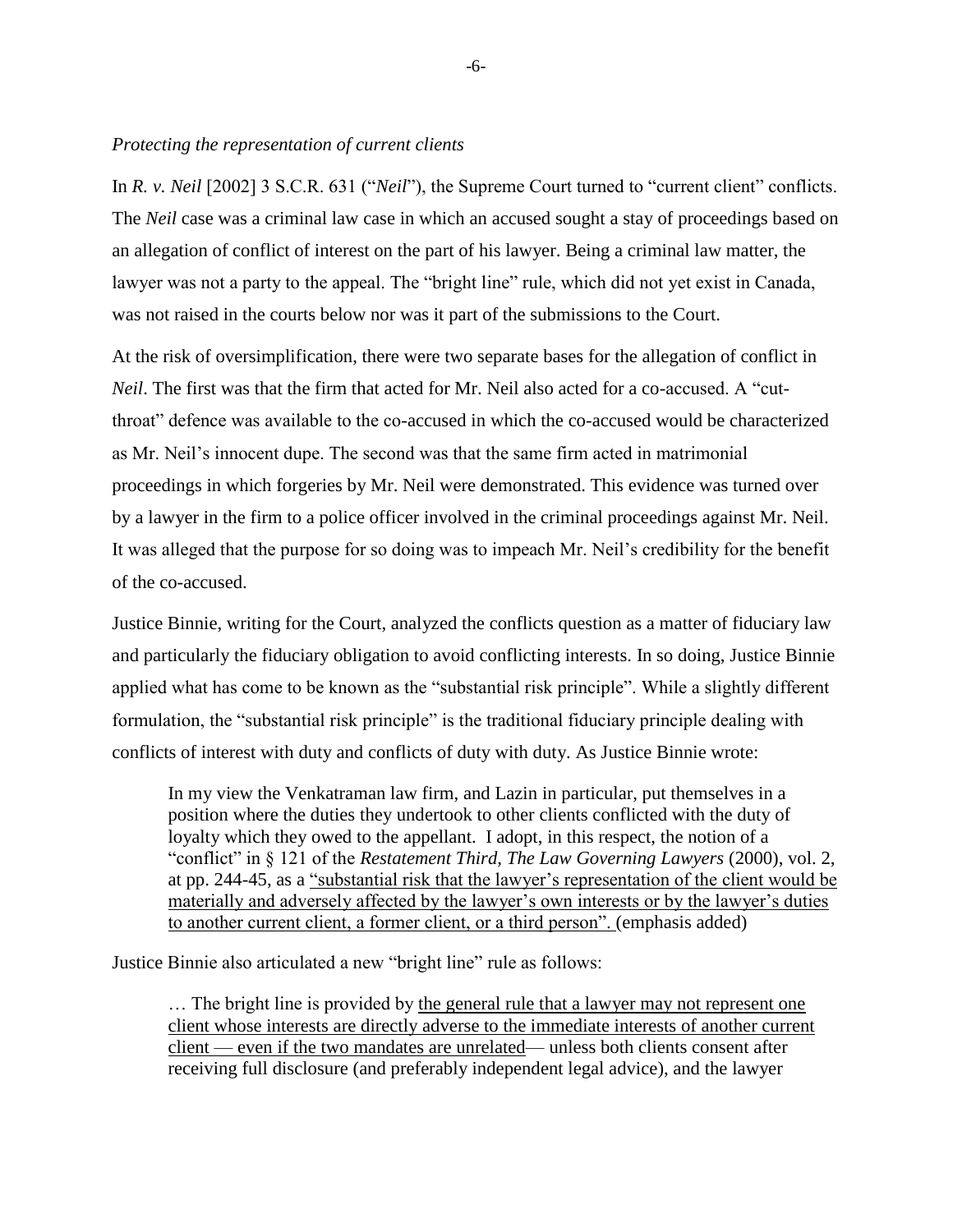reasonably believes that he or she is able to represent each client without adversely affecting the other. (emphasis added)

The phrase "even if the two mandates are unrelated" is a reference to *MacDonald Estate* and makes clear that the "bright line" rule applies irrespective of whether or not confidential information is at risk.

The impact of the "bright line" rule was somewhat limited in *Neil* by the proposition that professional litigants, such as governments and chartered banks, could be taken as "broadminded" such that their informed consent could be implied. Also, as the Court emphasized judicial discretion as to remedy, not all "bright-line" crossings would result in disqualification. For example, where a complaint was viewed by the court as tactical, a remedy could be denied.

The policy basis for the "bright-line rule" is reasonably clear. The rule guards against impairment of client representation. The lawyer-client relationship may be compromised by feelings of betrayal where a lawyer acts in a matter directly adverse to the immediate interests of his or her client. From the other perspective, a lawyer might be tempted to "pull punches" so as not to offend the adverse client.

However, there are real policy problems with this rule as formulated in *Neil*. The rule applied in situations where there was no real risk of mischief. Naturally, some sophisticated clients prefer to keep control by stating that express consent is always required thereby defeating the prospect of implied consent. While flexibility in remedy is helpful where disqualification is sought from the court, this remedial flexibility is of limited if any assistance in day-to-day conflicts clearance. And some law societies adopted the "bright line" as a conduct rule without any of the remedial flexibility at least in part on the theory that the law societies must adopt conflicts rules set by the court.

The jurisdiction discussed in *Neil* is also significant. Recalling that *Neil* was a criminal law case in which a stay of proceedings was sought on the basis that defence counsel was conflicted, *Neil* was actually about the administration of justice and the rights of an accused. The lawyer alleged to have been in conflict was not a party to the appeal and no remedy was sought against him.

-7-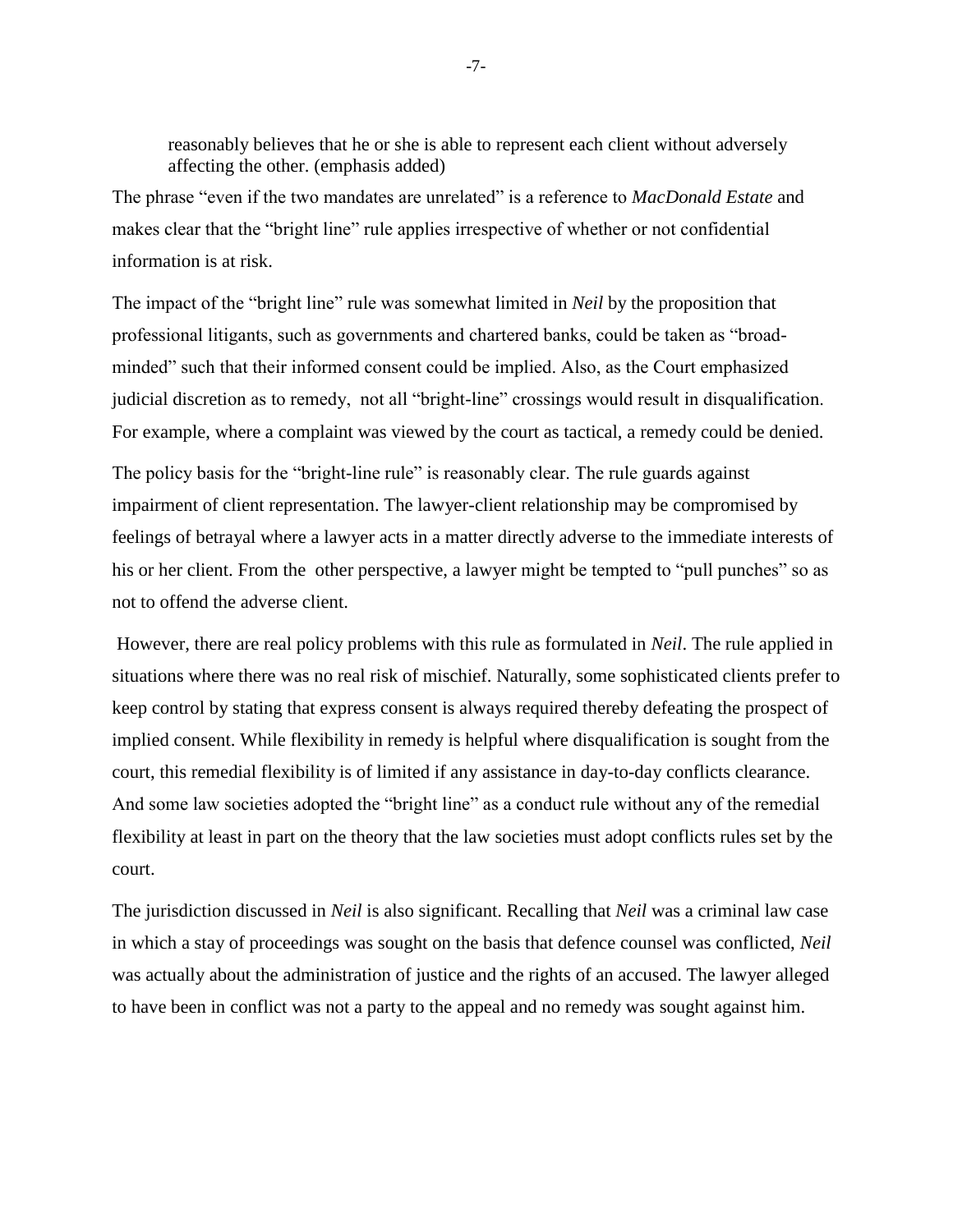Yet in contrast to Justice Sopinka in *MacDonald Estate*, Justice Binnie in *Neil* invoked fiduciary law rather than the administration of justice in his reasons. And he made no reference to any limited supervisory role for the courts nor to the role of the law societies.

While this distinction between *MacDonald Estate* and *Neil* may seem abstract and theoretical, there are two potentially important implications that arise. The first, which is not a focus of this paper, is with respect to the development of fiduciary law. The conventional understanding is that fiduciary law is general in nature and does not differ for different types of fiduciaries. There should not be a different fiduciary law applicable to doctors, lawyers, investment advisors etc. As Professor Flanigan of the University of Saskatchewan put it<sup>3</sup>:

Conventional fiduciary regulation operates independently as a general regime of obligation. It is distinguishable from idiosyncratic nominate regulation. Legislatures and courts have, over time, attached a nomenclature, and discrete legal characteristics (rules), to numerous different physical arrangements. The categories of trustee/beneficiary, agent/principal and partner/partner are examples of relations subject to distinct nominate sets of legal rules. The legal content of each category is shaped by the unique nature and function of the physical arrangement. These distinct categories of arrangements are also simultaneously governed by a number of overlapping general liability regimes, primarily the contract, tort, criminal and fiduciary liability regimes.

A specific "fiduciary law of lawyers" or "fiduciary law of doctors" would be seen by Professor Flanigan as being nominate rather than general and accordingly an inappropriate application of fiduciary law. As Professor Flanigan further wrote:

Fiduciary accountability seeks to ensure that the performance of the nominate function is not compromised by the self-regarding impulse. It is a default regulation running parallel to the idiosyncratic nominate regulation of the distinct categories. Its function is to support nominate performance by controlling opportunism.

Thus, from the perspective of the development of fiduciary law, *Neil* was problematic and unnecessarily so given that the jurisdiction to supervise the administration of justice was more applicable and entirely sufficient.

The second potential implication was with respect to the role of the law societies. In *MacDonald Estate*, Justice Sopinka made clear that the "related matter" rule applied to matters before the courts and not more generally. In contrast, a fiduciary "bright line" rule would apply to all

 $\overline{\phantom{a}}$ 

<sup>3</sup> Robert Flannigan, *The Boundaries of Fiduciary Accountability*, Canadian Bar Review, Vol. 83, p. 35, 2004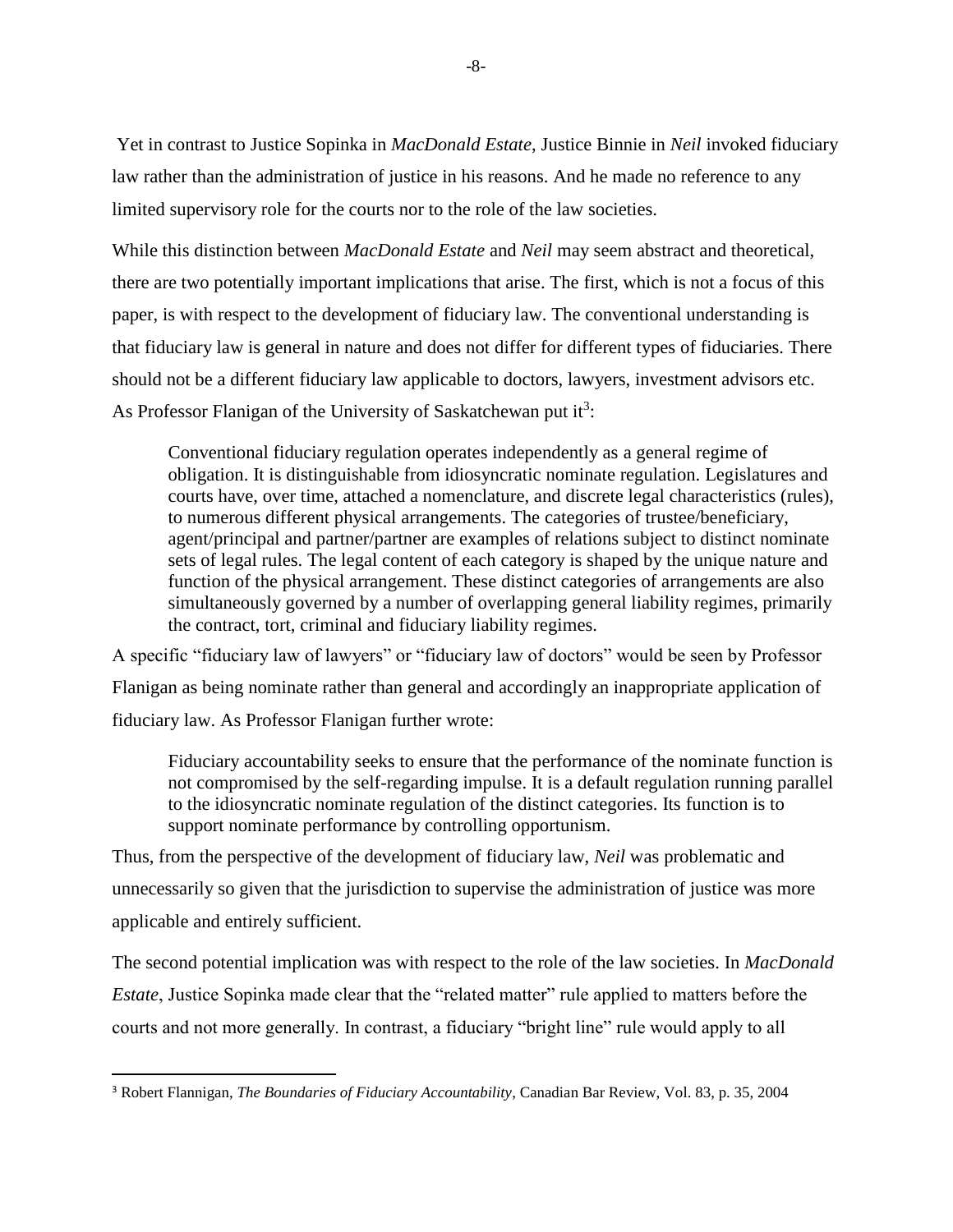lawyer-client relationships. Recourse to fiduciary law rather than to protection of the administration of justice would mean that rules are set for lawyers generally. While there was no discussion at all of the point, Justice Binnie presumably did not think, as Justice Sopinka did, that "It would be wrong, therefore, to shut out the governing body of a self-regulating profession from the whole of the practice by the imposition of an inflexible and immutable standard in the exercise of a supervisory jurisdiction over part of it".

This, in my view, explains the difficulties experienced in the profession since *Neil* with respect to whether the law societies should adopt the "bright line" rule as a regulatory rule. While some supported such a regulatory rule as a policy matter, there was little principled discussion and debate as to whether the "bright line" rule was necessary and appropriate as an additional regulatory rule. This is not entirely surprising as some law societies understood that the Court in *Neil* had established a fiduciary rule applicable to all lawyers in all retainers. For many, there was little left to consider<sup>4</sup>.

#### *McKercher* before the Supreme Court of Canada

 $\overline{\phantom{a}}$ 

Before the Court, CNR submitted that the "bright-line" rule was bright and plain. Disqualification should follow as a matter of course where a lawyer acted in a matter directly adverse to the immediate interests of a current client. The Federation of Law Societies essentially supported CNR's position saying that this was the intent of the Federation's Model Rule. McKercher submitted that informed consent should be implied because CNR was the archetypal sophisticated client and that implied consent should not trumped by ex post facto refusal. The Canadian Bar Association submitted that the "bright-line" rule should be understood as presumptive so as not to apply where it could be shown that there was no real risk of mischief.

<sup>4</sup> In its *Report on Conflicts of Interest* of November 21, 2011, the Federation of Law Societies Standing Committee on the Model Code wrote "It is the view of the members of the Standing Committee that the approach of the Advisory Committee to the current client conflicts of interest rule was correct as it respected relevant jurisprudence and focused on protecting the public interest". The centrality of the "relevant jurisprudence" to this conclusion is demonstrated by the absence of any real analysis as to advantages and disadvantages of the "bright line" in the public interest including any analysis as to whether existing less restrictive regulatory rules were in fact not sufficient to the task.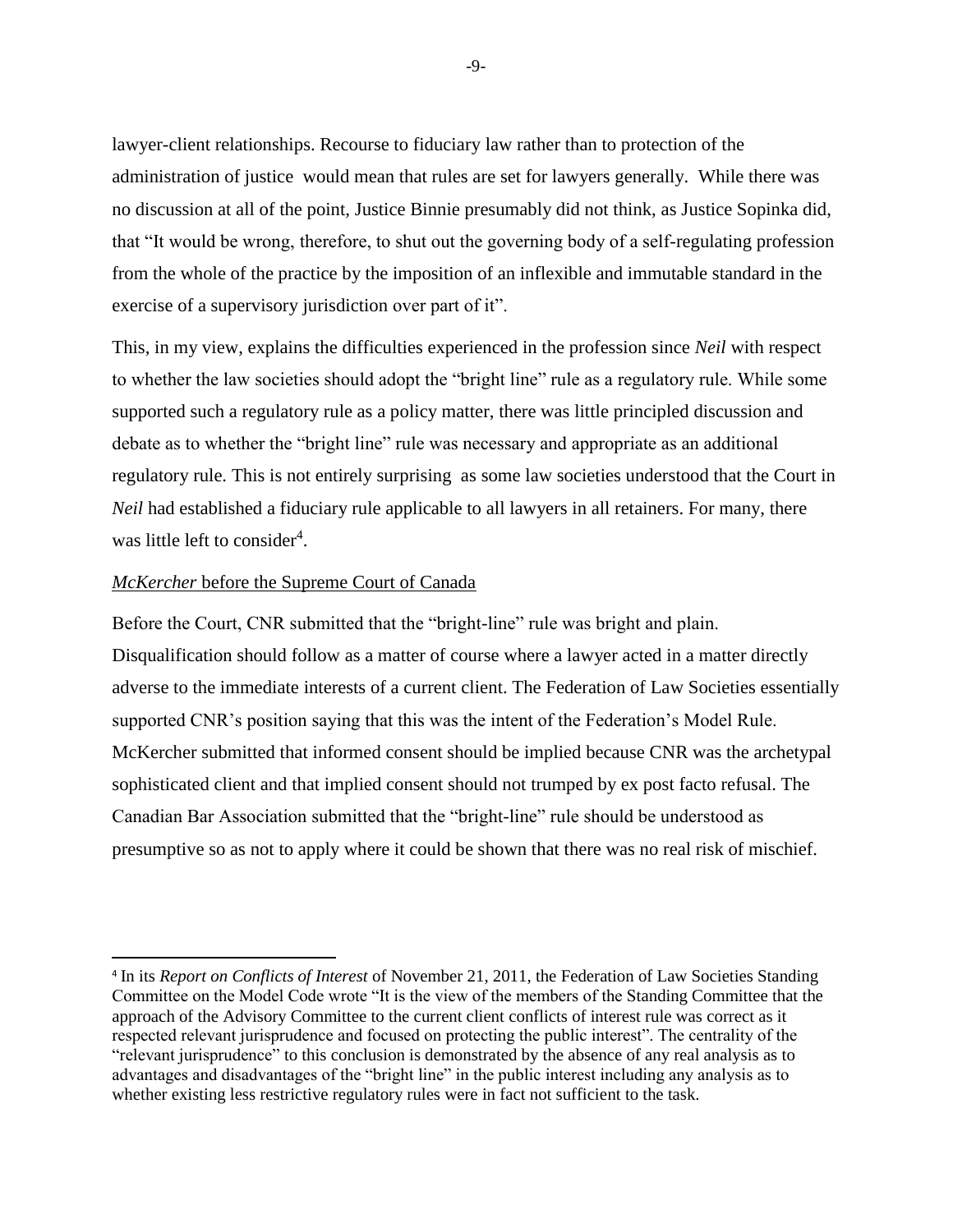#### A "bright line" rule of limited scope

The Supreme Court in *McKercher* accepted none of these approaches and instead clarified and materially modified the "bright line" rule. First, the Court made clear that "the bright line rule applies only where the immediate interests of clients are directly adverse in the matters on which the lawyer is acting" and then only where the clients are adverse in legal interest. Mere adversity is not sufficient to engage the rule. Direct adversity to immediate legal interests in the matter is required. The Court observed, "The main area of application of the bright line rule is in civil and criminal proceedings".

As in *Neil*, the Court in *McKercher* did not attempt to define the meaning of "directly adverse to immediate [legal] interests". However, some guidance was provided in that Court observed that the relevant retainers in *Neil* and *Strother* were not "directly adverse to the immediate [legal] interests" of the current client. In *Neil*, the clients were co-accused. The conflict was in respect of the defence of Neil against charges brought by the Crown. This is described as an indirect and strategic adversity rather than a direct and legal adversity. In S*trother*, the effect on the current client was in the market place, whether one client would compete with the other. The Court described this as commercial adversity rather than legal adversity.

Second, the Court effectively replaced the unworkable concept of implied consent with a limitation to the scope of the rule. The "bright line" rule does not apply in unrelated matters where "it is unreasonable for a client to expect that its law firm will not act against it". Recognizing that cases where this limitation to the scope of the rule applies will be exceptional, this is an important change. The fiction of implied consent is replaced with objective examination of what a reasonable client would expect. The nature of the client is no longer the only issue. For example, the nature of the relationship between the law firm and the client, the terms of the retainer, as well as the types of matters involved, are properly considered. As the Court said at para. 37:

Factors such as the nature of the relationship between the law firm and the client, the terms of the retainer, as well as the types of matters involved, may be relevant to consider when determining whether there was a reasonable expectation that the law firm would not act against the client in unrelated matters. Ultimately, courts must conduct a case-bycase assessment, and set aside the bright line rule when it appears that a client could not reasonably expect its application.

-10-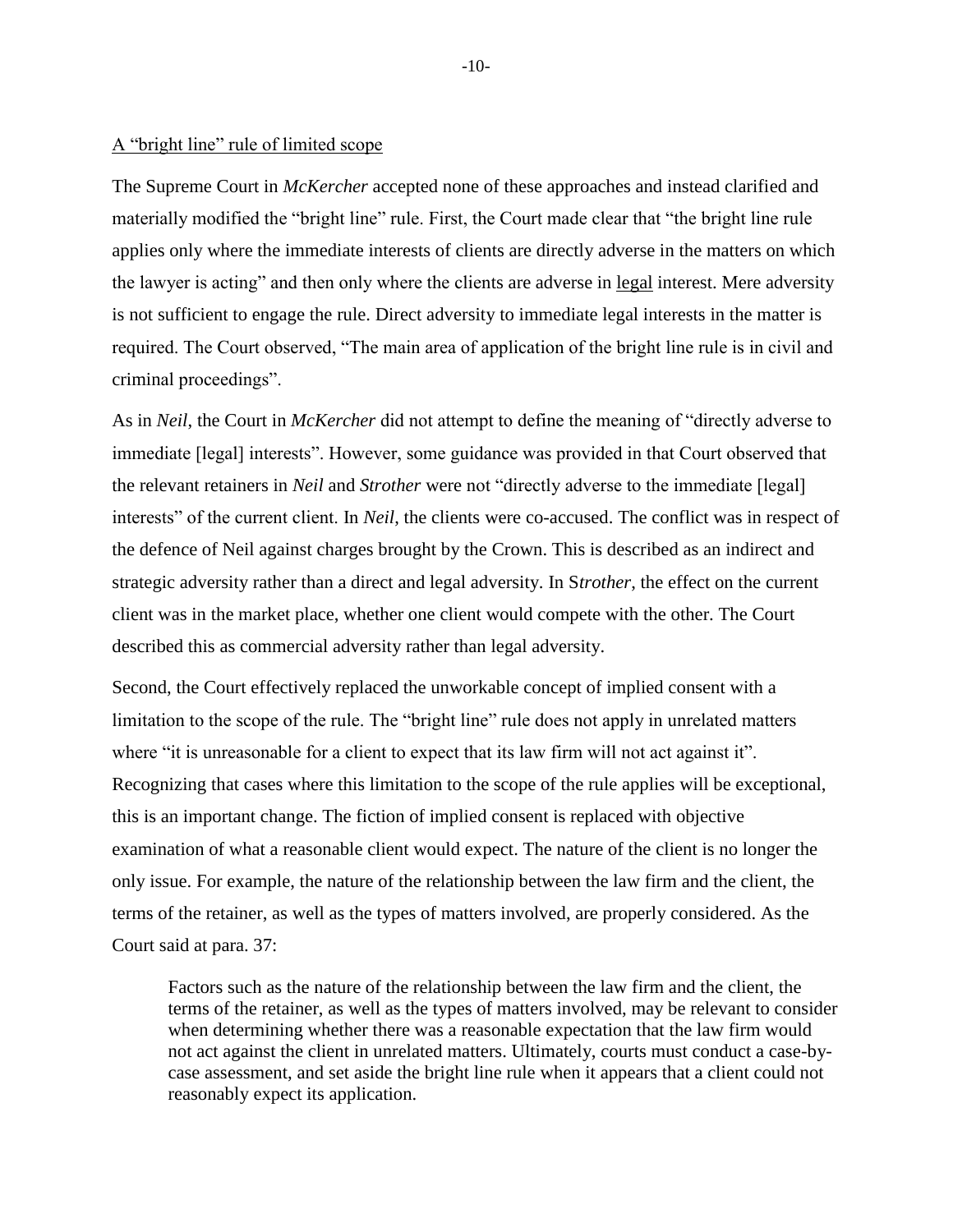Third, the Court moved the issue of tactical objections from a factor to be considered as to remedy to a limitation of the scope of the rule. The Court particularly noted that "The possibility of tactical abuse is especially high in the case of institutional clients dealing with large national law firms". However, the Court also made clear that this limitation applies only where there has been an improper intent. As the Court said at para. 36:

Thus, clients who intentionally create situations that will engage the bright line rule, as a means of depriving adversaries of their choice of counsel, forfeit the benefit of the rule. Indeed, institutional clients should not spread their retainers among scores of leading law firms in a purposeful attempt to create potential conflicts. (Emphasis added)

While the Court clearly rejected the proposition that the "bright line" rule is presumptive, the changes made by the Court to the scope of the rule substantially reduce apparent over-breadth by permitting consideration of essentially the same factors that would be considered if the rule were presumptive. Assessing reasonable expectations permits examination of the nature of the lawyerclient relationship and whether the nature of adverse retainer is such that the existing representation might be compromised. The statement that "The main area of application of the bright line rule is in civil and criminal proceedings" is, I think, significant both with respect the proper understanding of the concept of "directly adverse to immediate legal interests" and to assessment of "reasonable expectations".

I think that what the Court has done is both subtle and significant. Previously, over-breadth in the "bright line" rule was thought tempered by the presumption that large clients would be reasonable and that courts could address remaining over-breadth in exercising discretion as to remedy. But conflicts must be cleared day-to-day and overwhelmingly practicing lawyers, not judges, have to decide conflicts. The presumption of broadmindedness on the part of large clients turned out to be wrong<sup>5</sup>. Perhaps understandably, no client gives up control that might be used to advantage. As well, large clients faced the invidious proposition that consent might be implied irrespective of the nature of their relationship with the lawyer and the nature and effect of the adverse claim.

 $\overline{a}$ 

<sup>5</sup> For example, the Government of Canada seeks to require that all private sector lawyers engaged by the Government not act against the Government in Constitutional, Charter, First Nations, Official Languages and other specific matters whether or not the lawyers are retained to have anything whatsoever to do with those areas of law. I consider it to be fundamentally inappropriate that government would seek to restrict access to counsel for the public in this way.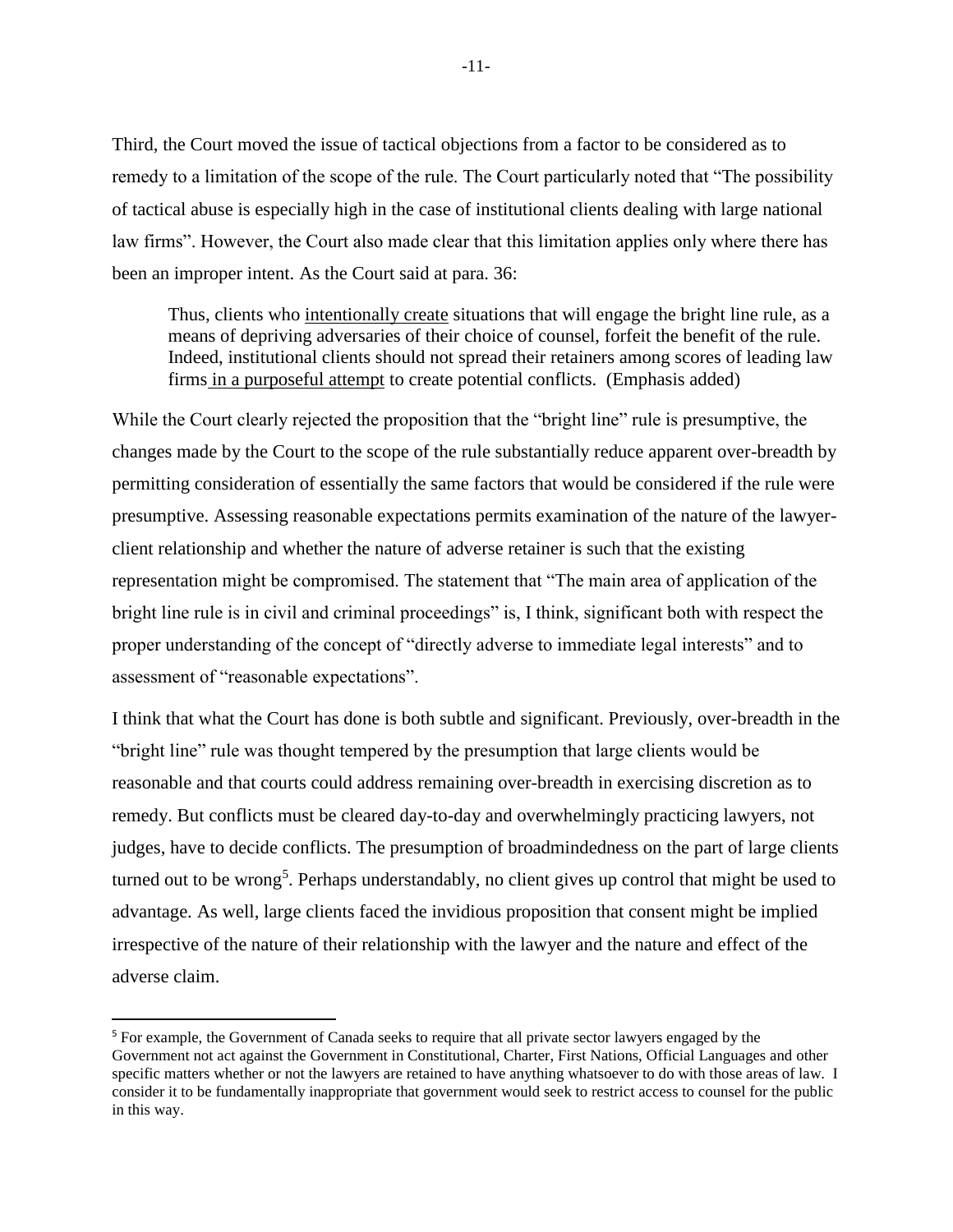#### Disqualification

The Court in *McKercher* also addressed the disqualification remedy. The Court reaffirmed that crossing the "bright line" does not automatically mean disqualification. As the Court said at para. 61:

… the courts in the exercise of their supervisory jurisdiction over the administration of justice in the courts have inherent jurisdiction to remove law firms from pending litigation. Disqualification may be required: (1) to avoid the risk of improper use of confidential information; (2) to avoid the risk of impaired representation; and/or (3) to maintain the repute of the administration of justice.

According to the Court, disqualification requires consideration of potential mischief (using the language from *MacDonald Estate*) whether misuse of confidential information, impairment of representation or harm to the administration of justice. Even if the "bright line" rule applies where there is no risk of mischief despite its newly limited scope, it appears that disqualification will not be available absent risk of mischief.

While emphasis was not given to the point, the Court elected to consider disqualification as a matter of its supervisory jurisdiction over the administration of justice rather than as a matter of fiduciary law. I think this important because it is a further indication that the "bright line" rule mainly applies to litigation.

# The Substantial Risk Principle applies even where the "Bright Line" Rule is not engaged

The Court in *McKercher* made clear that lawyers had to apply both the "bright line" rule and the "substantial risk" principle in clearing conflicts involving current clients. But as a practical matter given the reduced scope of the "bright line" rule, it is difficult to see circumstances where the "bright line" would be crossed without the substantial risk principle not also being engaged. It is even more difficult to contemplate disqualification absent substantial risk of mischief.

#### Candour and Commitment

There are two further significant practice points that arise from *McKercher*. The first should be no surprise. In *Neil*, the Court noted that the duty of commitment to the client's cause was an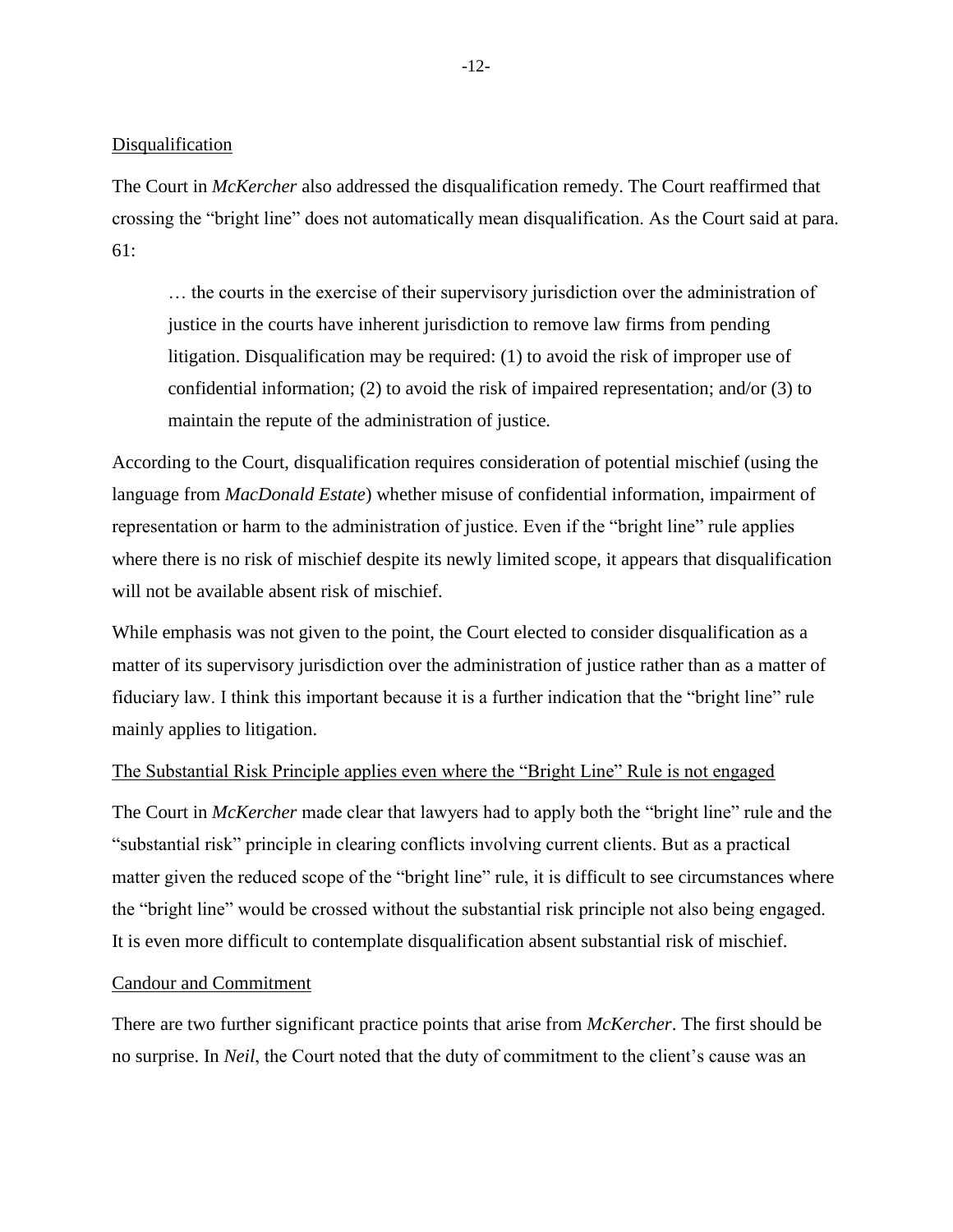aspect of the fiduciary duty of loyalty. The Court in *McKercher* concluded that it was improper for McKercher to unilaterally terminate its retainers with CN. As the Court said:

… The McKercher firm had committed itself to act loyally for CN on the personal injury, real estate and receivership matters. McKercher was bound to complete those retainers, unless the client discharged it or acted in a way that gave McKercher cause to terminate the retainers. McKercher breached its duty of commitment to CN's causes when it terminated its retainer with CN on two of these files. It is clear that a law firm cannot terminate a client relationship purely in an attempt to circumvent its duty of loyalty to that client …

In Ontario, Rule 2.09(1) of the *Rules of Professional Conduct* provide that "A lawyer shall not withdraw from representation of a client except for good cause and upon notice to the client appropriate in the circumstances".

The second practice point is more significant. The Court in *Neil* noted that the duty of candour with the client on matters relevant to the retainer is an aspect of the fiduciary duty of loyalty. The Court in *McKercher* stated at para. 45 that "This requires the law firm to disclose any factors relevant to the lawyer's ability to provide effective representation" and at para. 46 that:

It follows that as a general rule a lawyer should advise an existing client before accepting a retainer that will require him to act against the client, even if he considers the situation to fall outside the scope of the bright line rule. At the very least, the existing client may feel that the personal relationship with the lawyer has been damaged and may wish to take its business elsewhere.

Clients are entitled to know when their lawyers act against them even where the lawyer concludes that there is no conflict. The client may disagree. And the client is entitled in any event to terminate the existing retainer.

Yet lawyers cannot breach their duty of confidentiality either. Consent is required from the new client to make the required disclosure to the current client. Where consent is not available, disclosure is not permitted. But to be clear, the absence of consent is not an excuse but rather is a "problem". Where a lawyer cannot obtain consent to make disclosure, the lawyer may not accept the adverse retainer. As the Court plainly said in *McKercher* at para. 47:

… If the new client refuses to grant this consent, the lawyer will be unable to fulfill his duty of candour and, consequently, must decline to act for the new client.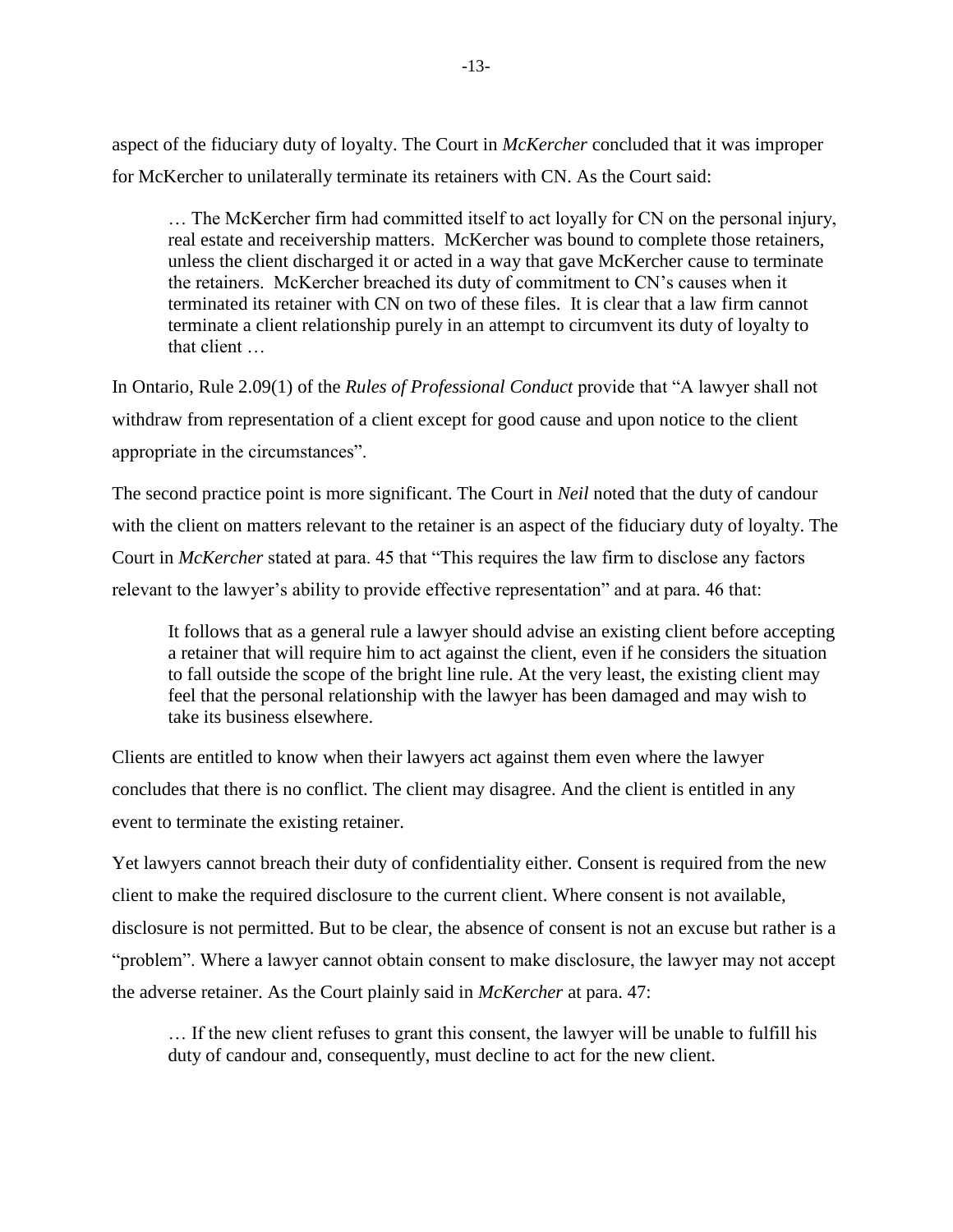Fiduciary Law, the Administration of Justice and the roles of the Courts and the Law Societies

In its intervention, the Canadian Bar Association raised the issue of the use of fiduciary law in *Neil* both as to the development of fiduciary law and the respective roles of the Courts and the Law Societies. None of the other parties addressed these issues which were not part of the oral argument. Nevertheless, the reasons in *McKercher* touch on this issue.

In contrast to *Neil* and like *MacDonald Estate*, the Court in *McKercher* addressed role of the Courts in resolving conflicts issues as a matter of the proper administration of justice. As the Court said at para. 16:

Both the courts and law societies are involved in resolving issues relating to conflicts of interest — the courts from the perspective of the proper administration of justice, the law societies from the perspective of good governance of the profession: (citation omitted) In exercising their respective powers, each may properly have regard for the other's views. Yet each must discharge its unique role. Law societies are not prevented from adopting stricter rules than those applied by the courts in their supervisory role. Nor are courts in their supervisory role bound by the letter of law society rules, although "an expression of a professional standard in a code of ethics . . . should be considered an important statement of public policy" …

The Court went on to refer to the "debate" between the Federation of Law of Law Societies and the Canadian Bar Association as to the appropriate regulatory conflicts rule. At para. 17, the Court stated:

… While the court is properly informed by views put forward, the role of this Court is not to mediate the debate. Ours is the more modest task of determining which principles should apply in a case such as this, from the perspective of what is required for the proper administration of justice.

These reasons suggest a narrower approach to conflicts regulation by the courts than suggested by *Neil* and, like *MacDonald Estate*, a greater respect for the separate role of the law societies by limiting the role of the courts to protection of the administration of justice rather than general regulation through a nominate fiduciary law of lawyers.

# The Response of the Law Societies

What remains to be seen is the regulatory response to *McKercher*. The Federation of Law Societies immediately announced that the Model Code was consistent with *McKercher*. But the Federation argued in *McKercher* that the intent of the Model Code was to specifically prohibit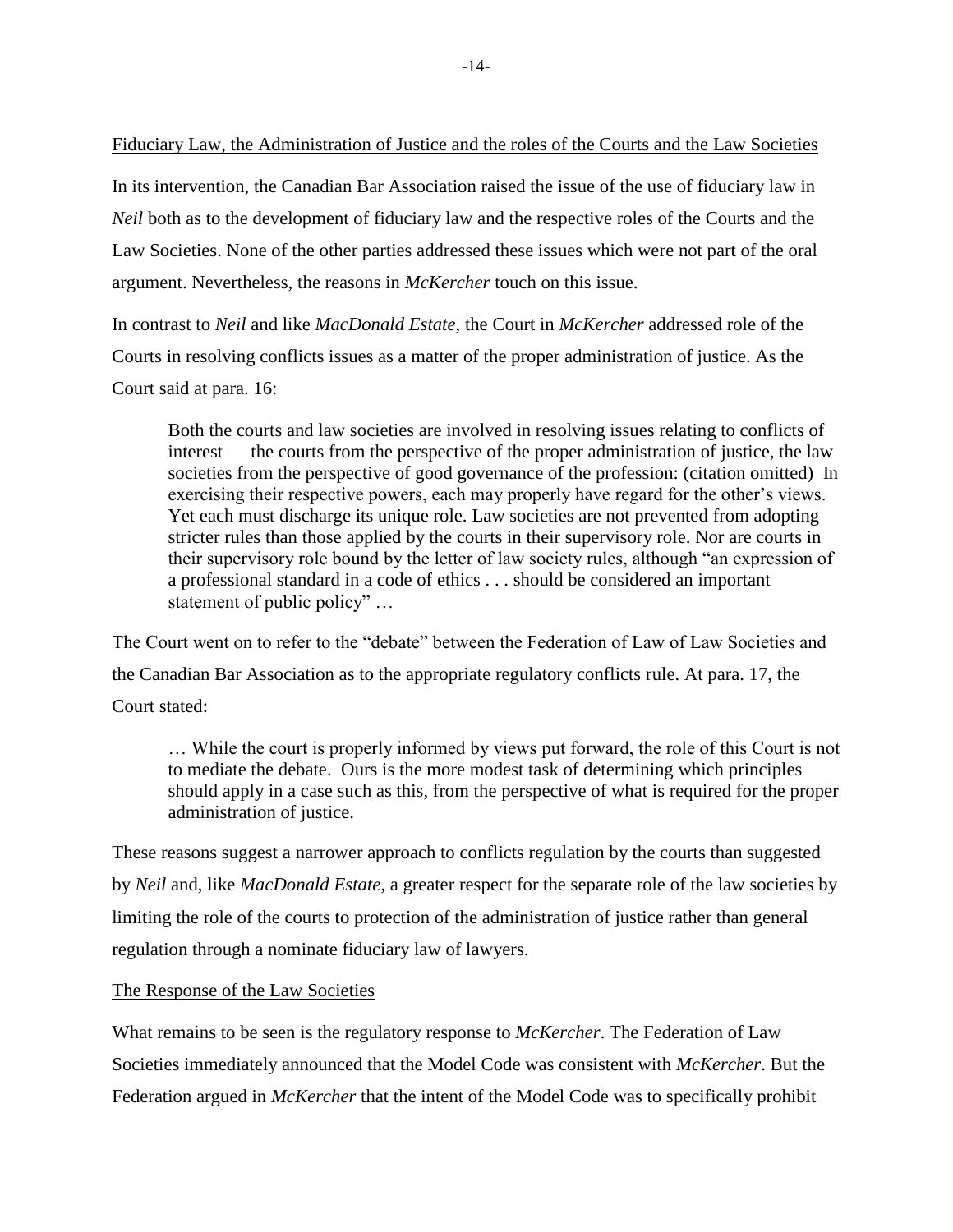retainers directly adverse to the immediate legal interests of current clients. While that proposition is controversial, it is not consistent with the narrowed scope of the rule established in *McKercher* nor with the judicial approach to disqualification. Perhaps the point is that the Model Code, in its commentary, attempts to describe the law and therefore evolves with the law. I think that is a fair read of the commentary but that remains to be seen.

#### Conclusion

 $\overline{\phantom{a}}$ 

In my view, the decision of the Court in *McKercher* is significant and not a mere reaffirmation of *Neil*. The Court has effectively established the primacy of the "substantial risk principle" which must be applied whether or not the "bright line" rule is engaged. Where a substantial risk of material impairment of client representation arises from a retainer adverse to a current client<sup>6</sup>, the lawyer may not act absent proper consent. This is well established fiduciary law that makes the client sovereign in deciding which risks to accept and which not to accept.

It is difficult to imagine circumstances where the "substantial risk principle" will not apply yet the lawyer would be disqualified by the Courts because of the "bright line" rule; taking into account (i) the narrowness of the "directly adverse to immediate legal interests" test, (ii) the limiting of the scope of the rule to "reasonable expectations", (iii) the statement that the rule applies mainly to civil and criminal litigation and (iv) the principled basis for disqualification.

While it may be that the "bright line" rule provides a simpler and more straight-forward rule for day-to-day conflicts clearance than the "substantial risk principle", I doubt that there is now much, if any, difference between the two. I think this entirely appropriate believing that clients should only be deprived of their choice of counsel, and lawyers should not be disqualified, absent any genuine risk of mischief.

Of course, the Chief Justice noted in her reasons that "[u]ltimately, courts must conduct a caseby-case assessment" with respect to reasonable expectations and the ambit of "directly adverse to immediate legal interests" remains to be fully elaborated. My interpretation of the *McKercher* reasons is only that. The proof in the pudding will be what courts do, no doubt influenced by the facts before them.

<sup>6</sup> or because of a personal interest or a duty to any current client, former client or anyone else.